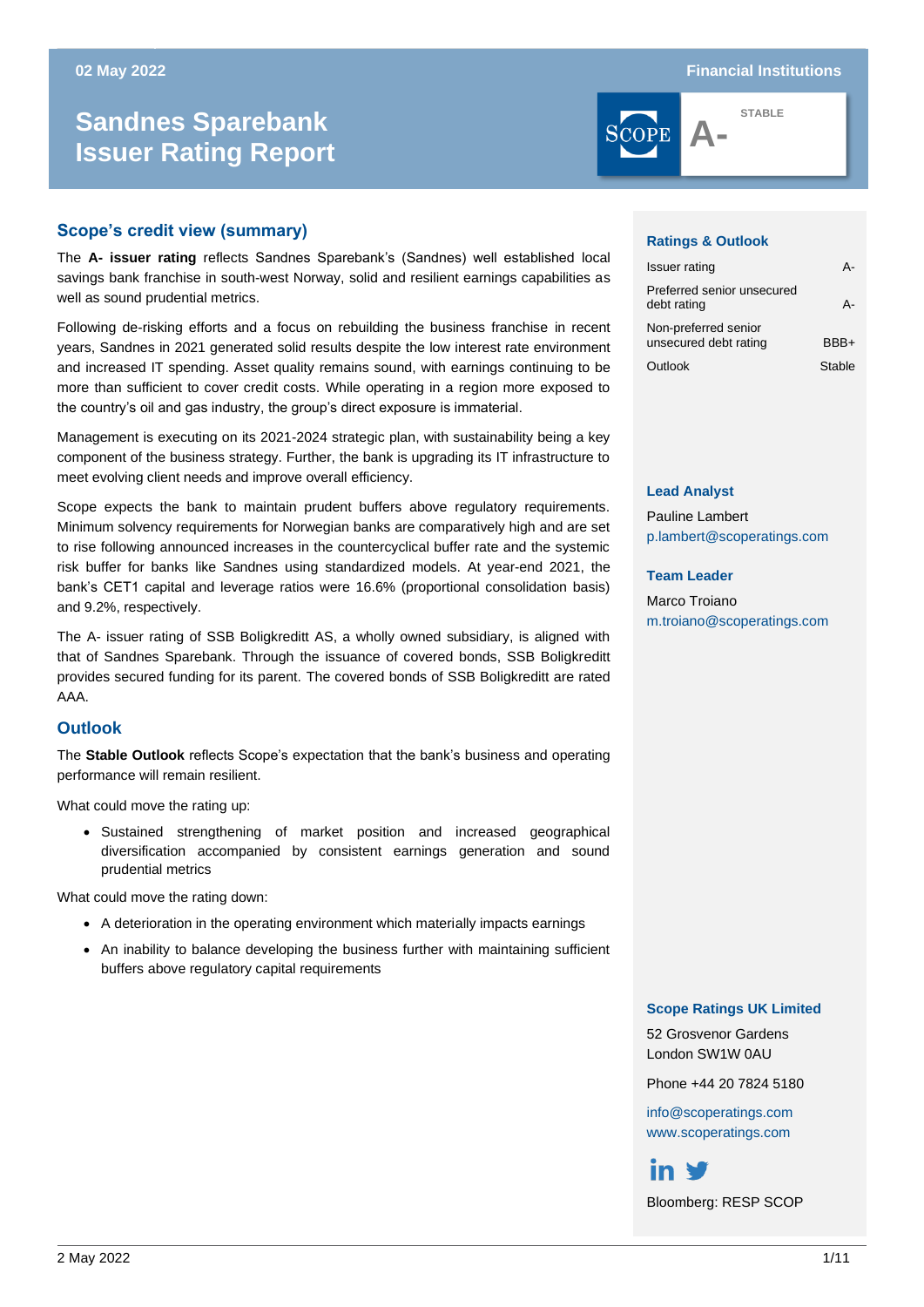

# **Issuer profile**

Founded in 1875, Sandnes Sparebank is a local savings bank operating in the county of Rogaland in south-west Norway. The bank serves about 42,000 personal and 5,000 business customers from its head office and branch in Sandnes as well as a branch in Stavanger. The bank is the second largest savings bank in Rogaland, competing amongst SpareBank 1 SR-Bank, DNB Bank, Danske Bank, and others.

Since October 2015, the bank has been part of the Eika Alliance and is its largest member. This enables Sandnes to meet customer needs with a broad range of products and services, including asset management, insurance, credit cards, car loans and leasing. Being a member of the alliance further supports cost efficiency, particularly in banking operations and IT infrastructure.

The bank has its own covered bond entity, SSB Boligkreditt, and owns 60% of real estate broker Aktiv Eiendomsmegling Jaeren AS. In February 2020, the bank acquired a 49.5% stake in a local accounting firm.

Sandnes has equity capital certificates (ECC) outstanding and has been listed on the Oslo Stock Exchange since 1995. As of year-end 2021, the ECC ratio was about 63%.

# **Further strengthening of the bank's franchise**

Following a return to its savings bank roots, the bank remains focused on further strengthening its franchise. Measures of customer satisfaction continue to improve, and the bank has realized above market growth in the retail business.

Last year, the bank changed its brand name to 'Den Gule Banken' (The Yellow Bank) to appeal to customers in a broader geographic area within its market. The rebranding is expected to further enhance the bank's visibility and attract new customers. Sandnes Sparebank remains the bank's legal name.

Management is executing on the 2021-2024 strategic plan which builds on the achievements of the last few years. The focus remains on enhancing the customer experience to generate profitable growth. Reflecting the bank's business model, the plan incorporates the priorities of various stakeholders, including employees and the local community. Management believes that integrating sustainability and social responsibility within the business will eventually lead to outperformance.

In conjunction with the Eika Alliance, the bank is developing capabilities to evaluate potential ESG risks in its lending activities. All business customers with exposures above NOK 10m undergo an ESG assessment. By year-end 2022, the bank aims to report on the GHG emissions in its loan portfolio. At the same time, the bank is helping business customers improve their understanding of sustainability considerations and offers green business and transition loans.

In addition, Sandnes is upgrading its digital infrastructure to meet the evolving demands of customers and increase the efficiency of internal operations. The conversion to a new technology provider and core platform is being done through the Eika Alliance. Once fully implemented in 2024, management expects NOK 15-20m in annual savings. **Improving digital capabilities is a strategic priority**

**Operations concentrated in Rogaland**

**Savings bank business model means numerous stakeholders**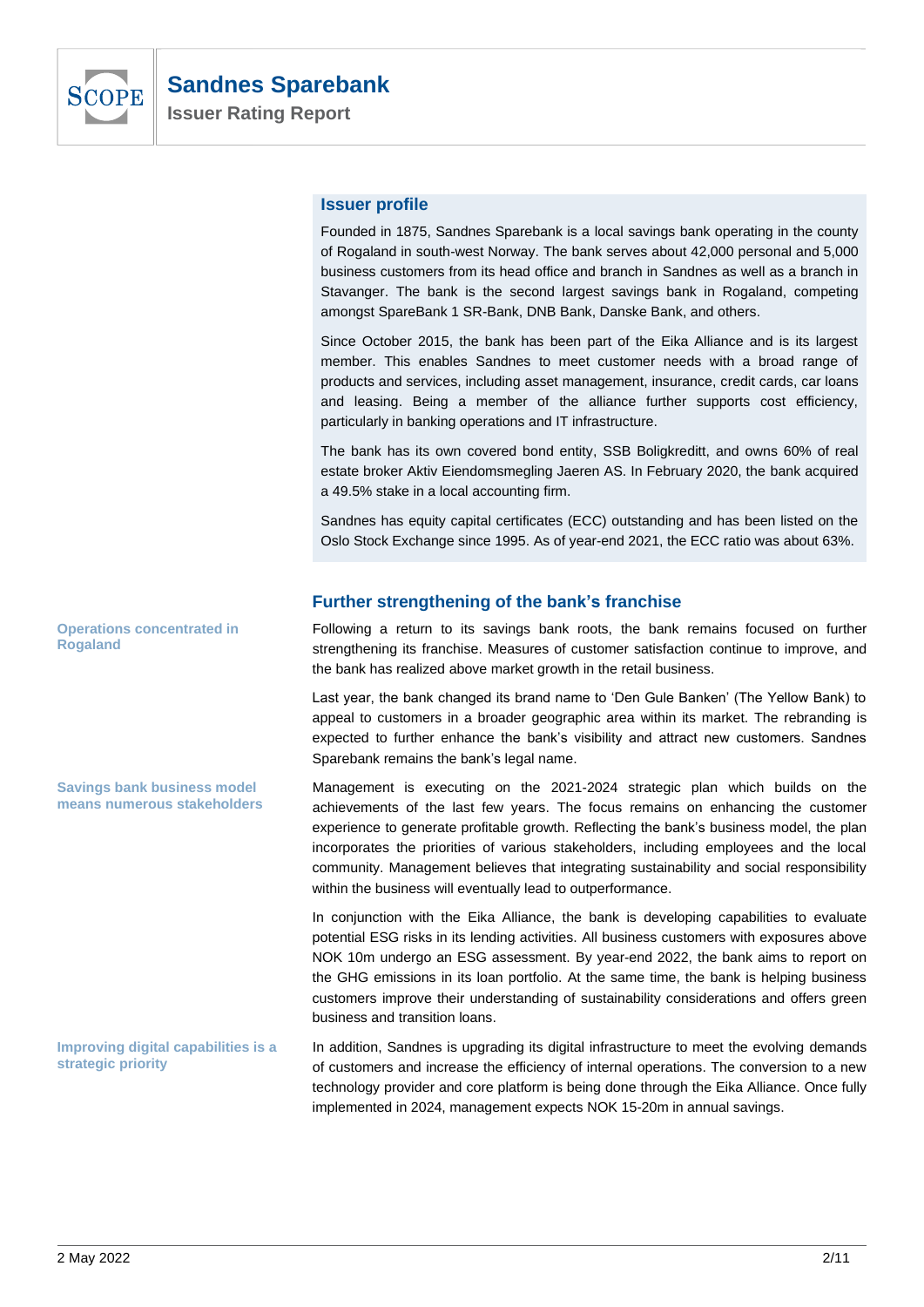



**Figure 1: Operating income by business segment (%) Figure 2: Loan portfolio by business segment (NOK bn)**



Note: Data for FY 2021. Source: Company data, Scope Ratings

### **Figure 3: Operating income and NIM – peer comparison Figure 4: Unemployment rates (%) – Rogaland vs Norway**



Net interest income Cther revenues ONet interest margin (RHS)



Note: Data for FY 2021. Source: SNL, Scope Ratings.

**Reduced risk profile supports earnings resilience**

Along with actions taken to strengthen the bank's franchise, management has addressed issues arising from previous more aggressive and riskier business practices. For example, Sandnes no longer has a trading portfolio and FX loans are no longer actively marketed to existing or potential clients. Consequently, revenue generation has become more consistent while impairments have fallen (Figure 5).

The loan book has become more granular as the share of lending to personal customers (primarily mortgages) has increased to more than 70%. Further, the magnitude and concentration of large business loan exposures have been significantly reduced. Management's policy to avoid direct exposure to the oil and gas industry as well as to more cyclical industries such as hotels and restaurants has also supported asset quality.

With the de-risking of the loan book over the last few years and the close monitoring of risk exposures, asset quality remains sound. There was a small increase in Stage 3 exposures in 2Q 2020, but this had returned to pre-pandemic levels by year-end 2020. As of year-end 2021, the Stage 3 ratio stood at 0.9%. which compares well to peers (Figure 8).

## **Focus on retail customers and mortgage lending**

**Close management of business risk exposures**

Source: NAV, Scope Ratings.

2020 2021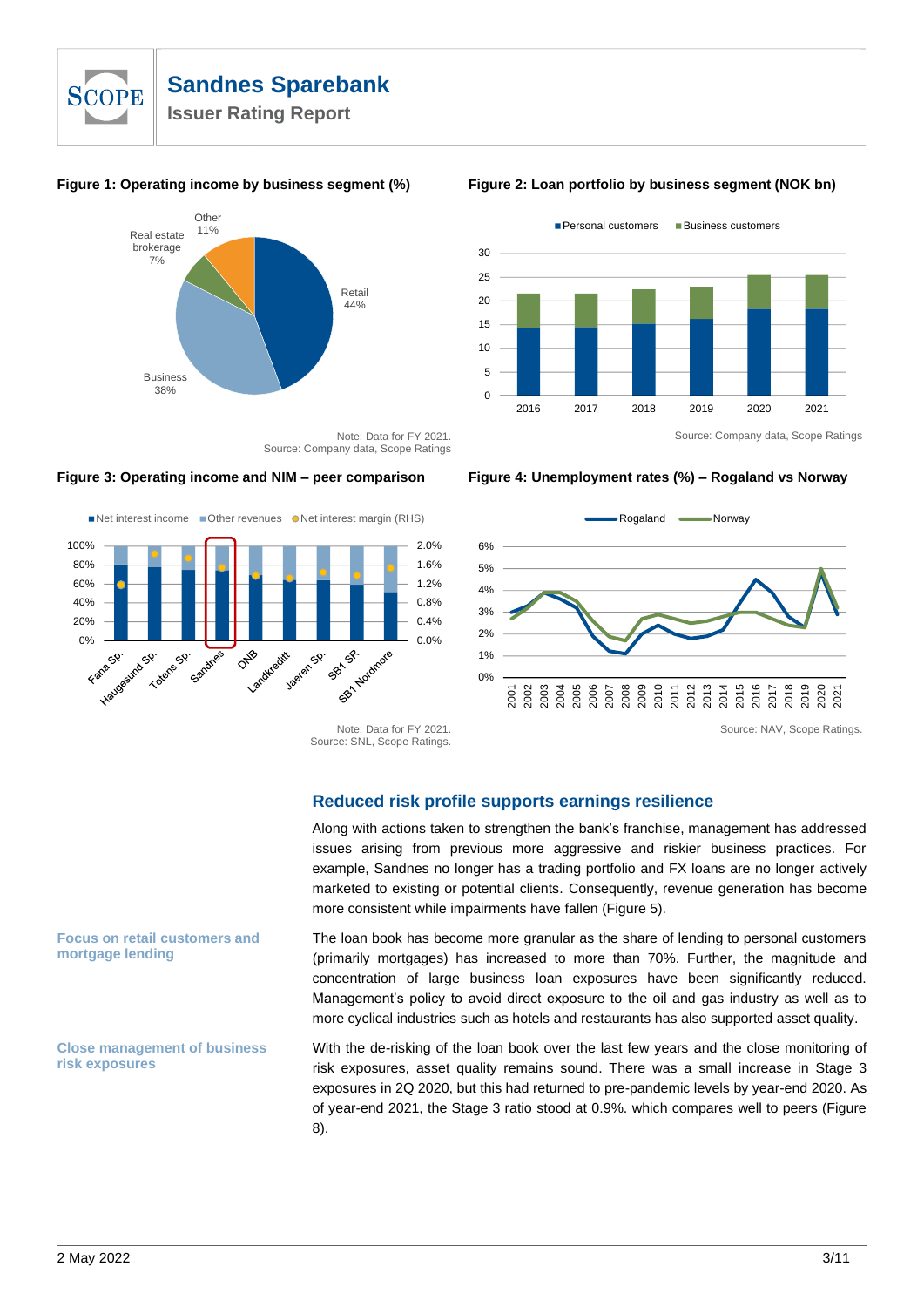

Macroeconomic indicators in Rogaland, the bank's primary market, remain relatively supportive. The local unemployment rate has moved in line with the national average, unlike in the economic downturn of 2014-2016 (Figure 4). House prices are amongst the lowest in the country and there are signs of improved activity in the housing market. The outlook for commercial real estate is more uncertain but so far has not been a driver of credit losses for Norwegian banks.

### **Figure 5: Pre-provision income vs impairments (NOK m) Figure 6: Return on average assets (%) – peer comparison**



Source: Company data, Scope Ratings.



#### Source: SNL, Scope Ratings.



#### **Figure 7: Loan portfolio breakdown Figure 8: Stage 3 ratio and coverage – peer comparison**

Stage 3 ratio Stage 3 coverage (RHS)



Note: Data as of YE 2021. Source: SNL, Scope Ratings.

# **Sound prudential metrics**

Note: Gross loans of NOK 25.5bn as of YE 2021. Source: Company data, Scope Ratings.

# The current minimum CET1 capital requirement for Norwegian banks is a relatively high 11%, which includes a 3% systemic risk buffer and a countercyclical buffer of 1%. In response to the Covid-19 pandemic, the countercyclical buffer rate was lowered to 1% from 2.5% in March 2020. In addition, Sandnes is subject to a Pillar 2 requirement of 2.1%.

By year-end 2022 the countercyclical buffer is set to rise to 2% from 1% before fully reverting to 2.5% in March 2023. In addition, the systemic risk buffer will increase to 4.5% from 3% at year-end 2022 for banks like Sandnes using the standardised approach.

As of year-end 2021, Sandnes' CET1 capital ratio was 16.6% (proportional consolidation basis) while the leverage ratio was 9.2%, compared to requirements of 13.1% and 5%, respectively. Management targets a buffer of at least 1% above minimum requirements.

## **CET1 requirements increasing**

**Management buffer of at least 1% above requirements**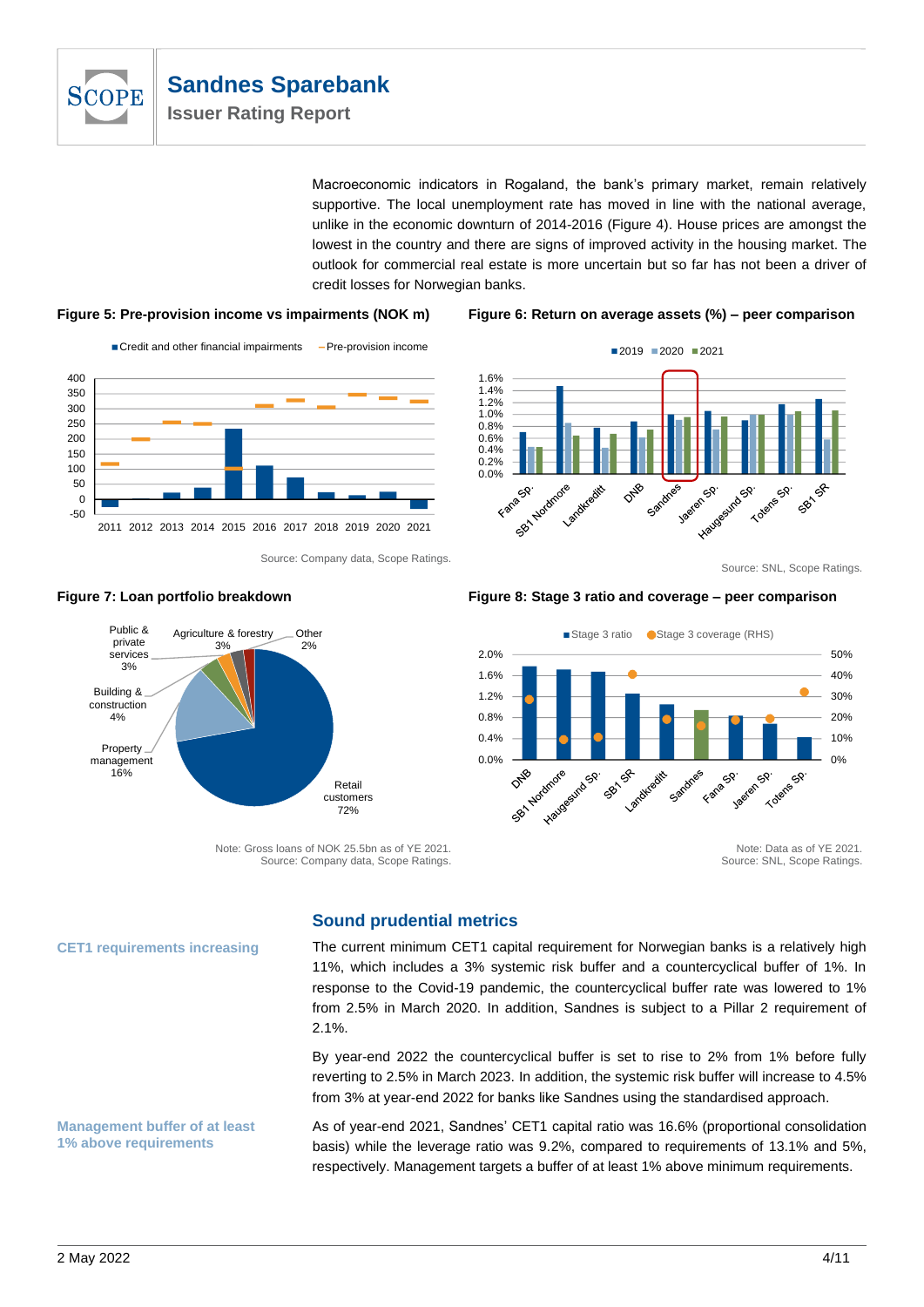

In addition to retained earnings, two factors will help Sandnes meet pending increases in CET1 requirements. In February 2022, the bank committed to buying additional shares in Eika Gruppen AS. Consequently, the bank's stake as of year-end 2021 will be re-valued, with an estimated positive impact on the capital position of about NOK 145m. Further, the bank's CET1 capital ratio will benefit from the adoption in Norway of the second SME supporting factor contained in CRR2 (expected in June 2022).





# **Figure 9: Capital ratios and RWA (NOK bn) development Figure 10: Capital ratios and RWA intensity (%) – peer comparison**



## **Figure 11: Funding profile – YE 2021 Figure 12: Funding profile (YE 2021) – peer comparison**



# **Reliance on market funding**

In common with other Norwegian banks, Sandnes depends to a substantial degree on market funding, including relatively reliable covered bonds (Figures 11 and 12). The bank has its own covered bond issuing entity, SSB Boligkreditt, and has flexibility to use the covered bond issuing entity of the Eika Alliance.

To mitigate refinancing risks, Sandnes maintains a high-quality liquidity portfolio comprised primarily of covered bonds and government paper. The bank also prefers to issue in smaller size to manage refinancing risks.

Management considers the natural deposit-to-loan ratio for the group to be 50%. While more deposits could be obtained, this would likely entail attracting less stable, larger deposits or being more aggressive with deposit pricing.



Source: Company data, Scope Ratings. Source: SNL, Scope Ratings. Source: SNL, Scope Ratings.

**Bank enjoys good access to market funding**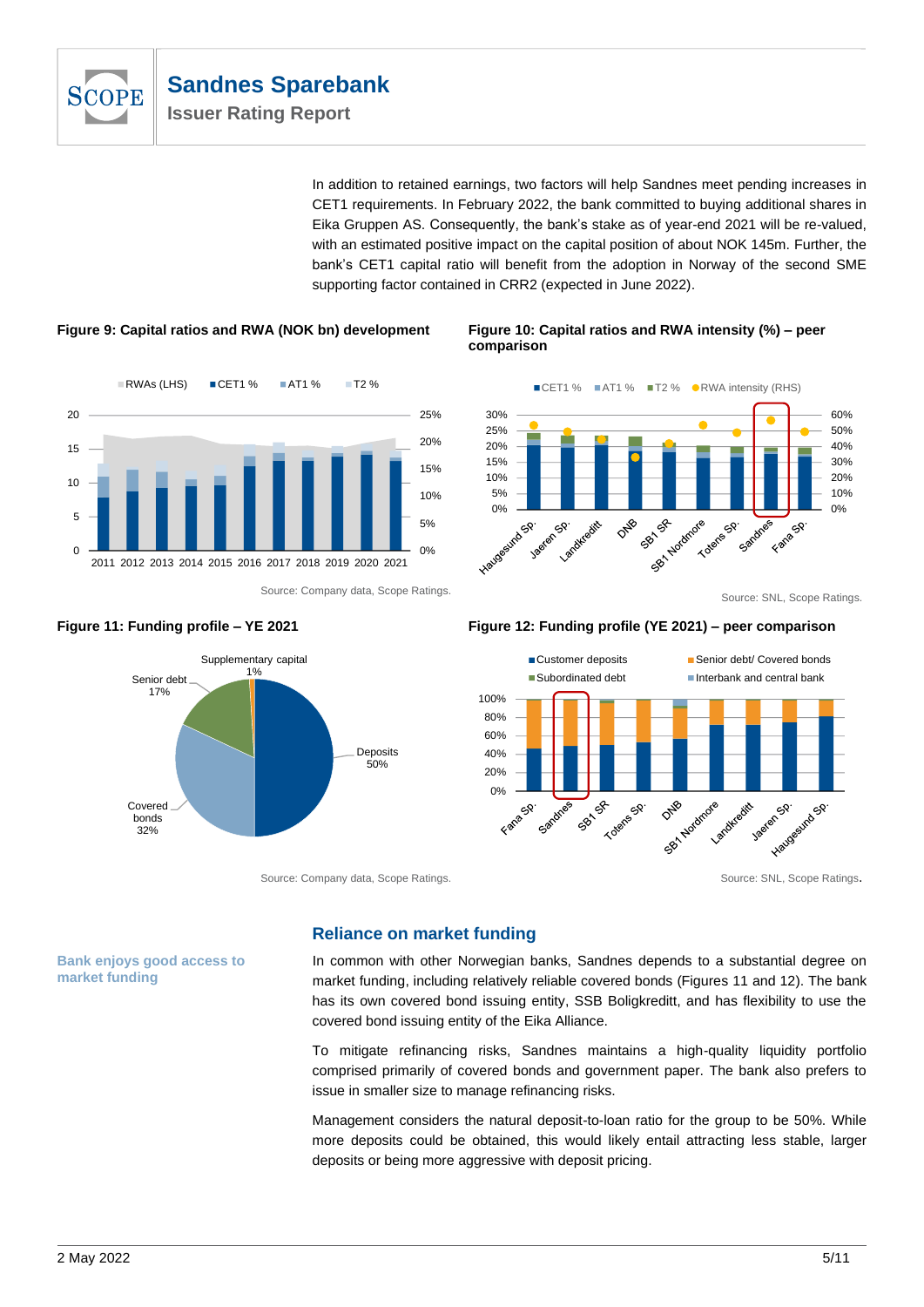



Source: Company data, Scope Ratings.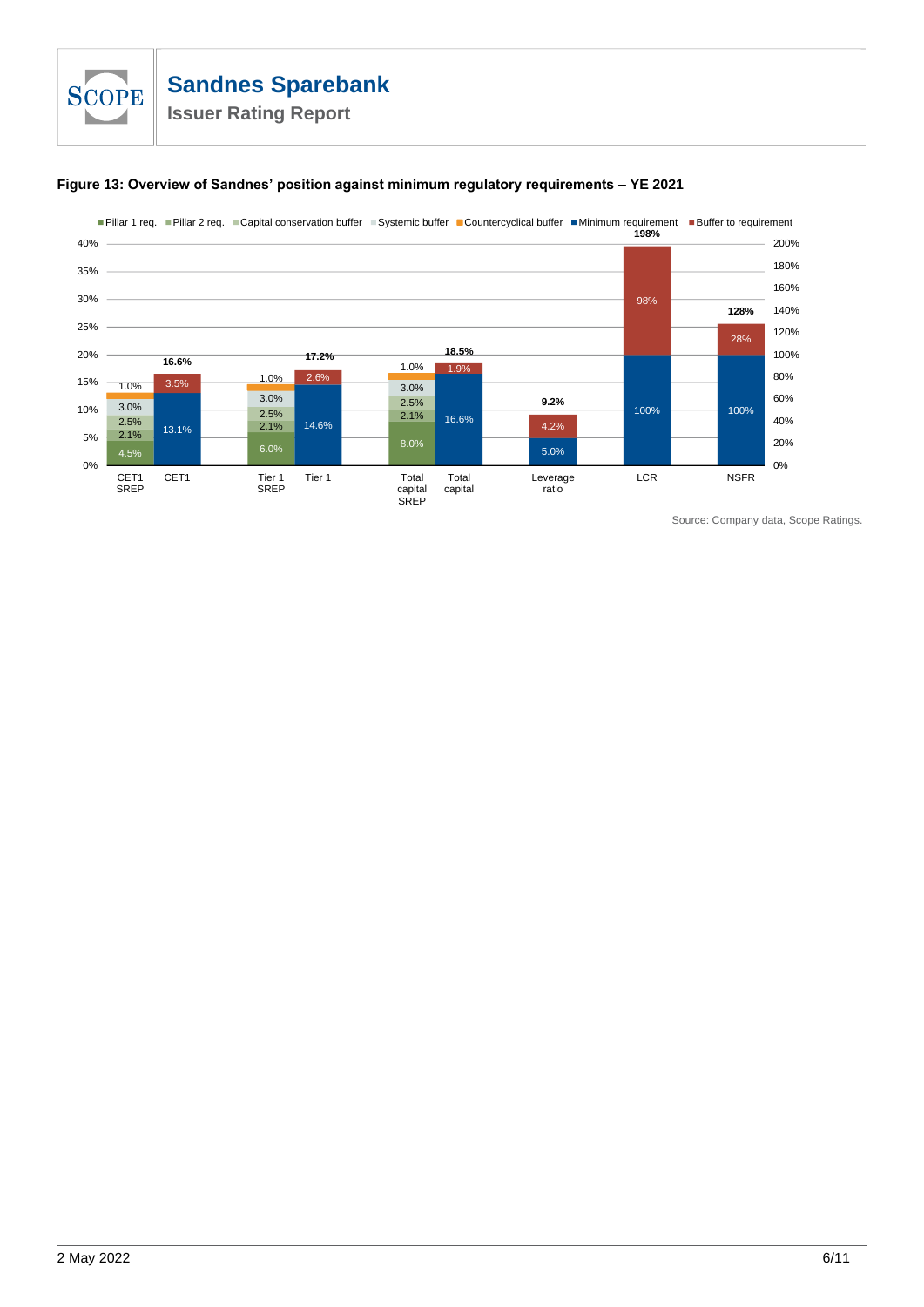

**Issuer Rating Report**

# **I. Appendix: Overview of the rating process**



| <b>Step</b>                      |                                       | <b>Assessment</b>                                                                                                                  | <b>Summary rationale</b>                                                                                                                                                                                              |  |  |  |
|----------------------------------|---------------------------------------|------------------------------------------------------------------------------------------------------------------------------------|-----------------------------------------------------------------------------------------------------------------------------------------------------------------------------------------------------------------------|--|--|--|
| STEP                             | Operating<br>environment              | Very supportive<br>Supportive<br>Moderately supportive<br>Constraining<br>Very constraining                                        | Wealthy economy with well-developed capital markets and a solid track<br>٠<br>record of economic resilience<br>Supportive competitive environment<br>Relatively stringent and active financial regulator<br>$\bullet$ |  |  |  |
|                                  | <b>Business model</b>                 | Very resilient<br>Resilient<br>Consistent<br><b>Focused</b><br>Narrow                                                              | Savings bank with a focus on retail customers and residential mortgage<br>$\bullet$<br>lending<br>Membership in an alliance brings significant benefits<br>Operations concentrated in south-west Norway               |  |  |  |
|                                  | Mapping refinement                    | High<br>Low                                                                                                                        | Well-established in local market with resilient operating performance<br>$\bullet$                                                                                                                                    |  |  |  |
|                                  | <b>Initial mapping</b>                | bbb/bbb+                                                                                                                           |                                                                                                                                                                                                                       |  |  |  |
|                                  | Long-term<br>sustainability           | Best in class<br>Advanced<br>Developing<br>Lagging                                                                                 | In process of upgrading digital infrastructure<br>$\bullet$<br>Actively embracing developments in ESG-D. Working on capabilities to<br>assess ESG risks in loan portfolio                                             |  |  |  |
|                                  | <b>Adjusted anchor</b>                | bbb                                                                                                                                |                                                                                                                                                                                                                       |  |  |  |
| $\mathbf{\Omega}$<br><b>STEP</b> | Earnings capacity &<br>risk exposures | Very supportive<br>Supportive<br>Neutral<br>Constraining<br>Very constraining                                                      | De-risking and strengthening of business franchise in recent years<br>supports earnings resilience<br>Sound asset quality and low credit losses                                                                       |  |  |  |
|                                  | Financial viability<br>management     | Ample<br>Comfortable<br>Adequate<br>Limited<br>Stretched<br>At risk                                                                | Sound prudential metrics<br>Reliance on market funding, including more stable covered bonds                                                                                                                           |  |  |  |
|                                  | <b>Additional factors</b>             | Significant support factor<br>Material support factor<br><b>Neutral</b><br>Material downside factor<br>Significant downside factor | No further considerations                                                                                                                                                                                             |  |  |  |
|                                  | <b>Standalone</b>                     | a-                                                                                                                                 |                                                                                                                                                                                                                       |  |  |  |
| ω<br><b>STEP</b>                 | External support                      | Not applicable                                                                                                                     |                                                                                                                                                                                                                       |  |  |  |
|                                  | <b>Issuer rating</b>                  | A-                                                                                                                                 |                                                                                                                                                                                                                       |  |  |  |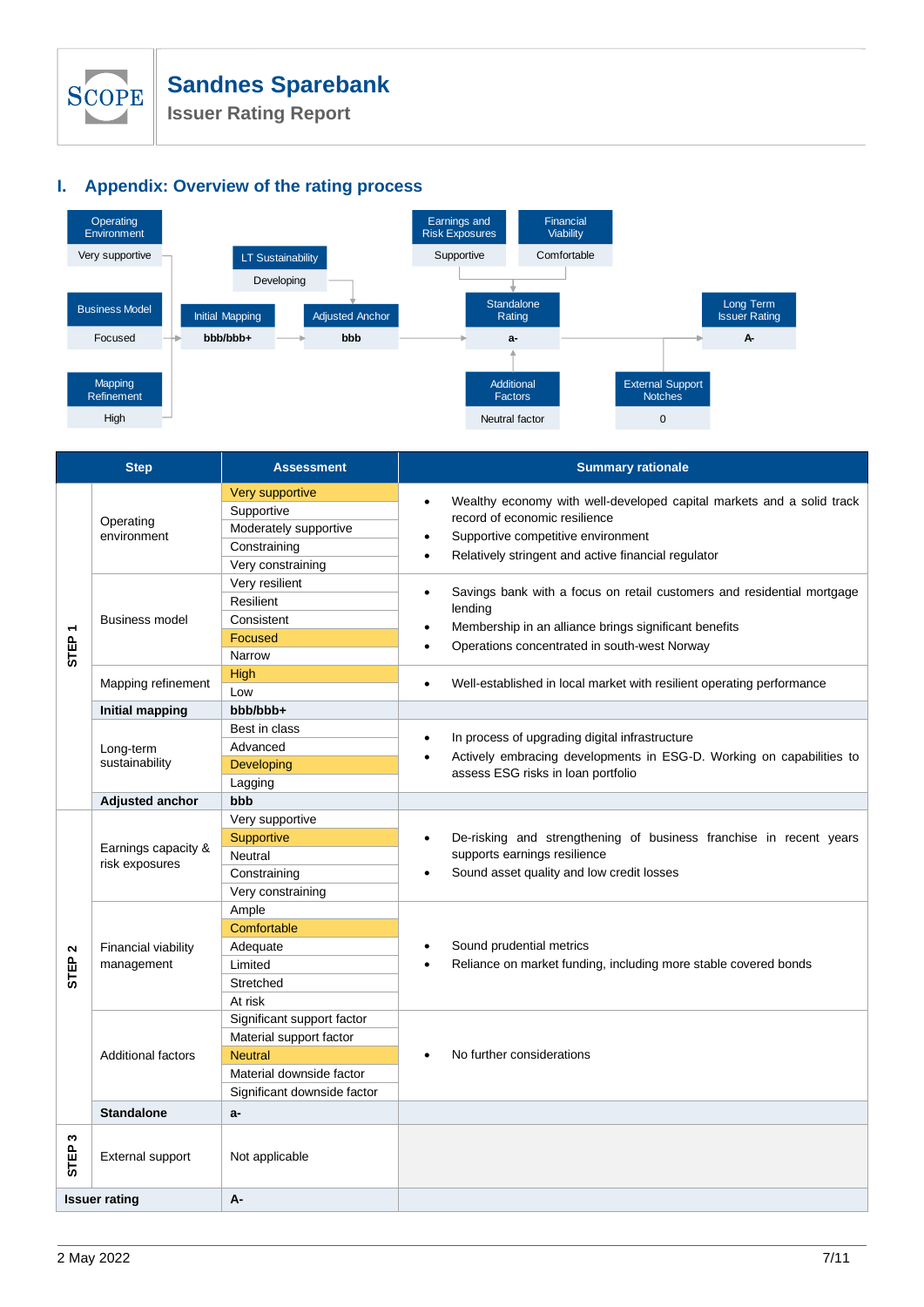

# **II. Appendix: Peer comparison**

#### **Net customer loans % Deposits Problem loans % Gross customer loans**





### **Net interest income % Operating income**  $\blacksquare$  **Costs % Income Costs % Income**





### **Return on average assets (%) Leverage ratio (%)**





National peers: BN Bank, DNB Bank, SpareBank 1 SR-Bank, Landkreditt, Fana Sparebank, Haugesund Sparebank, Jaeren Sparebank, Totens Sparebank, SpareBank 1 Nordmore. International peers: Bausparkasse Wustenrot AG, Oberbank AG, Banca Popolare di Sondrio SpA, Credito Emiliano SpA, Kutxabank SA, Unicaja Banco SA,

TSB Bank plc, Sparbanken Sjuharad AB. Source: SNL.

2 May 2022 8/11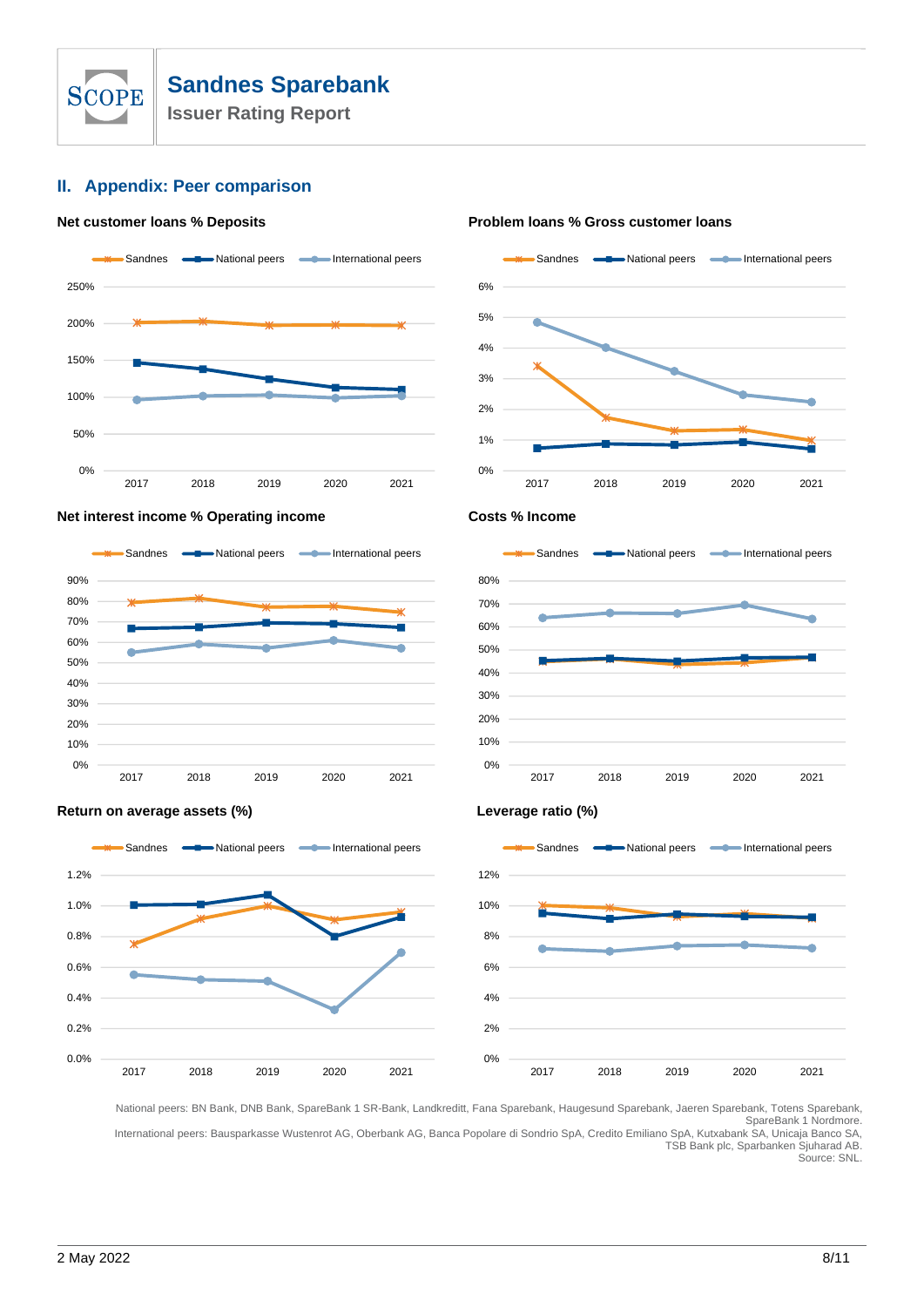

# **III. Appendix: Selected financial information – Sandnes Sparebank**

|                                               | 2017           | 2018        | 2019        | 2020         | 2021         |  |  |  |
|-----------------------------------------------|----------------|-------------|-------------|--------------|--------------|--|--|--|
| Balance sheet summary (NOK m)                 |                |             |             |              |              |  |  |  |
| <b>Assets</b>                                 |                |             |             |              |              |  |  |  |
| Cash and interbank assets                     | 645            | 656         | 574         | 489          | 440          |  |  |  |
| <b>Total securities</b>                       | 3,867          | 4,270       | 4,524       | 4,567        | 3,374        |  |  |  |
| of which, derivatives                         | 155            | 150         | 113         | 326          | 142          |  |  |  |
| Net loans to customers                        | 21,473         | 22,214      | 22,878      | 24,000       | 25,392       |  |  |  |
| Other assets                                  | 115            | 69          | 182         | 180          | 167          |  |  |  |
| <b>Total assets</b>                           | 26,100         | 27,209      | 28,158      | 29,235       | 29,373       |  |  |  |
| Liabilities                                   |                |             |             |              |              |  |  |  |
| Interbank liabilities                         | 37             | 50          | 44          | 1,472        | 99           |  |  |  |
| Senior debt                                   | 11,702         | 12,318      | 12,800      | 12,379       | 12,911       |  |  |  |
| Derivatives                                   | 102            | 148         | 111         | 146          | 47           |  |  |  |
| Deposits from customers                       | 10,857         | 11,252      | 11,833      | 11,926       | 12,842       |  |  |  |
| Subordinated debt                             | 525            | 318         | 201         | 201          | 201          |  |  |  |
| Other liabilities                             | 167            | 163         | 150         | 159          | 198          |  |  |  |
| <b>Total liabilities</b>                      | 23,391         | 24,248      | 25,139      | 26,283       | 26,298       |  |  |  |
| Ordinary equity                               | 2,704          | 2,857       | 2,916       | 2,847        | 2,970        |  |  |  |
| Equity hybrids                                | $\mathbf 0$    | 100         | 100         | 100          | 100          |  |  |  |
| Minority interests                            | $\overline{4}$ | 4           | 3           | 5            | 5            |  |  |  |
| <b>Total liabilities and equity</b>           | 26,100         | 27,209      | 28,158      | 29,235       | 29,373       |  |  |  |
| Core tier 1/ common equity tier 1 capital     | 2,569          | 2,585       | 2,625       | 2,843        | 2,766        |  |  |  |
| Income statement summary (NOK m)              |                |             |             |              |              |  |  |  |
| Net interest income                           | 474            | 462         | 476         | 470          | 456          |  |  |  |
| Net fee & commission income                   | 54             | 49          | 77          | 80           | 90           |  |  |  |
| Net trading income                            | 15             | $-4$        | 14          | $-3$         | 15           |  |  |  |
| Other income                                  | 54             | 59          | 49          | 58           | 50           |  |  |  |
| <b>Operating income</b>                       | 597            | 566         | 616         | 605          | 610          |  |  |  |
| Operating expenses                            | 269            | 261         | 269         | 269          | 285          |  |  |  |
| Pre-provision income                          | 328            | 305         | 347         | 336          | 325          |  |  |  |
| Credit and other financial impairments        | 72             | 24          | 13          | 25           | $-32$        |  |  |  |
| Other impairments                             | 0              | $\mathbf 0$ | 0           | 0            | $\mathbf{0}$ |  |  |  |
| Non-recurring income                          | $\mathbf 0$    | 18          | $\mathbf 0$ | $\mathbf{0}$ | 0            |  |  |  |
| Non-recurring expense                         | $\mathbf 0$    | $\mathbf 0$ | 0           | 0            | 29           |  |  |  |
| Pre-tax profit                                | 256            | 300         | 333         | 311          | 328          |  |  |  |
| Income from discontinued operations           | $\mathbf 0$    | $\mathbf 0$ | 0           | 0            | 0            |  |  |  |
| Income tax expense                            | 59             | 55          | 56          | 50           | 47           |  |  |  |
| Other after-tax Items                         | 0              | 0           | 0           | 0            | 0            |  |  |  |
| Net profit attributable to minority interests | $\mathbf{1}$   | $\mathbf 0$ | 0           | $\mathbf{1}$ | $\mathbf{1}$ |  |  |  |
| Net profit attributable to parent             | 197            | 244         | 277         | 260          | 280          |  |  |  |

Source: SNL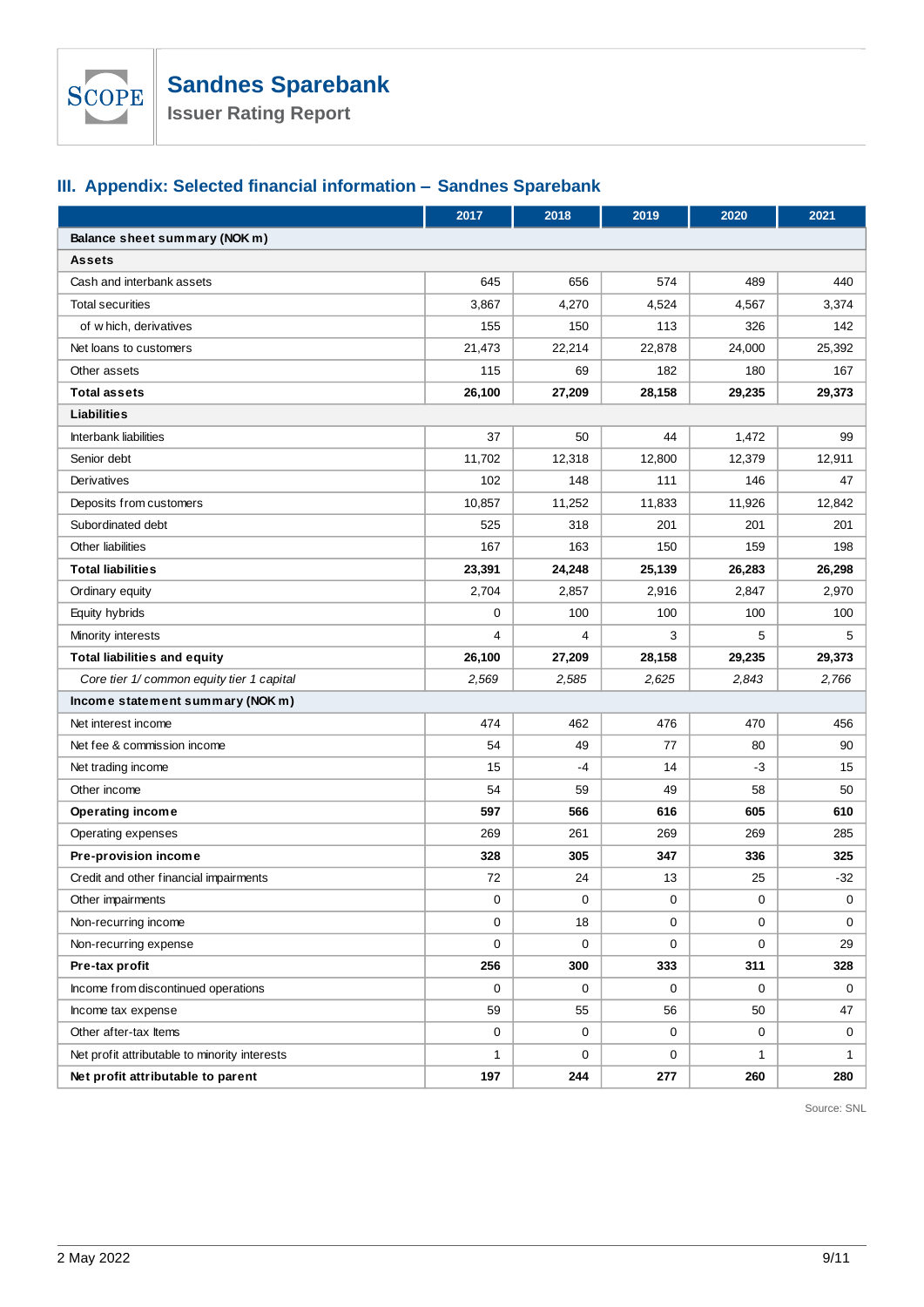

**Issuer Rating Report**

# **IV. Appendix: Selected financial information – Sandnes Sparebank**

|                                                            | 2017    | 2018  | 2019      | 2020      | 2021     |  |
|------------------------------------------------------------|---------|-------|-----------|-----------|----------|--|
| <b>Funding and liquidity</b>                               |         |       |           |           |          |  |
| Net loans/ deposits (%)                                    | 201%    | 203%  | 198%      | 198%      | 197%     |  |
| Liquidity coverage ratio (%)                               | 238%    | 171%  | 209%      | 247%      | 198%     |  |
| Net stable funding ratio (%)                               | 117%    | 125%  | 138%      | <b>NA</b> | 128%     |  |
| Asset mix, quality and growth                              |         |       |           |           |          |  |
| Net loans/ assets (%)                                      | 82.3%   | 81.6% | 81.2%     | 82.1%     | 86.4%    |  |
| Problem loans/ gross customer loans (%)                    | 3.4%    | 1.7%  | 1.3%      | 1.3%      | 1.0%     |  |
| Loan loss reserves/ problem loans (%)                      | 52.4%   | 60.3% | 46.3%     | 44.7%     | 35.7%    |  |
| Net loan grow th (%)                                       | 0.0%    | 3.5%  | 3.0%      | 4.9%      | 5.8%     |  |
| Problem loans/ tangible equity & reserves (%)              | 24.4%   | 12.3% | 9.6%      | 10.5%     | 8.0%     |  |
| Asset grow th (%)                                          | $-1.2%$ | 4.3%  | 3.5%      | 3.8%      | 0.5%     |  |
| Earnings and profitability                                 |         |       |           |           |          |  |
| Net interest margin (%)                                    | 1.8%    | 1.7%  | 1.7%      | 1.6%      | 1.5%     |  |
| Net interest income/ average RWAs (%)                      | 3.1%    | 3.0%  | 3.0%      | 3.0%      | 2.8%     |  |
| Net interest income/ operating income (%)                  | 79.4%   | 81.6% | 77.2%     | 77.7%     | 74.7%    |  |
| Net fees & commissions/ operating income (%)               | 9.0%    | 8.7%  | 12.5%     | 13.2%     | 14.7%    |  |
| Cost/ income ratio (%)                                     | 45.0%   | 46.1% | 43.7%     | 44.5%     | 46.8%    |  |
| Operating expenses/ average RWAs (%)                       | 1.8%    | 1.7%  | 1.7%      | 1.7%      | 1.7%     |  |
| Pre-impairment operating profit/average RWAs (%)           | 2.1%    | 2.0%  | 2.2%      | 2.1%      | 2.0%     |  |
| Impairment on financial assets / pre-impairment income (%) | 22.1%   | 7.8%  | 3.9%      | 7.4%      | $-10.0%$ |  |
| Loan loss provision/ average gross loans (%)               | 0.3%    | 0.1%  | 0.1%      | 0.1%      | $-0.1%$  |  |
| Pre-tax profit/ average RWAs (%)                           | 1.7%    | 1.9%  | 2.1%      | 2.0%      | 2.0%     |  |
| Return on average assets (%)                               | 0.8%    | 0.9%  | 1.0%      | 0.9%      | 1.0%     |  |
| Return on average RWAs (%)                                 | 1.3%    | 1.6%  | 1.8%      | 1.7%      | 1.7%     |  |
| Return on average equity (%)                               | 7.4%    | 8.7%  | 9.4%      | 9.1%      | 9.2%     |  |
| Capital and risk protection                                |         |       |           |           |          |  |
| Common equity tier 1 ratio (%, fully loaded)               | 16.6%   | 16.6% | <b>NA</b> | NA        | NA.      |  |
| Common equity tier 1 ratio (%, transitional)               | 16.6%   | 16.6% | 17.4%     | 17.8%     | 16.6%    |  |
| Tier 1 capital ratio (%, transitional)                     | 18.1%   | 17.3% | 18.1%     | 18.5%     | 17.2%    |  |
| Total capital ratio (%, transitional)                      | 20.0%   | 18.6% | 19.4%     | 19.8%     | 18.5%    |  |
| Leverage ratio (%)                                         | 10.0%   | 9.9%  | 9.3%      | 9.5%      | 9.2%     |  |
| Asset risk intensity (RWAs/total assets, %)                | 59.2%   | 57.1% | 53.6%     | 54.7%     | 56.8%    |  |
| <b>Market indicators</b>                                   |         |       |           |           |          |  |
| Price/book $(x)$                                           | 0.7x    | 0.7x  | 0.8x      | 0.8x      | 1.1x     |  |
| Price/ tangible book (x)                                   | 0.7x    | 0.7x  | 0.8x      | 0.8x      | 1.1x     |  |
| Dividend payout ratio (%)                                  | 50.0%   | 75.4% | 63.3%     | NA.       | 62.9%    |  |

Source: SNL